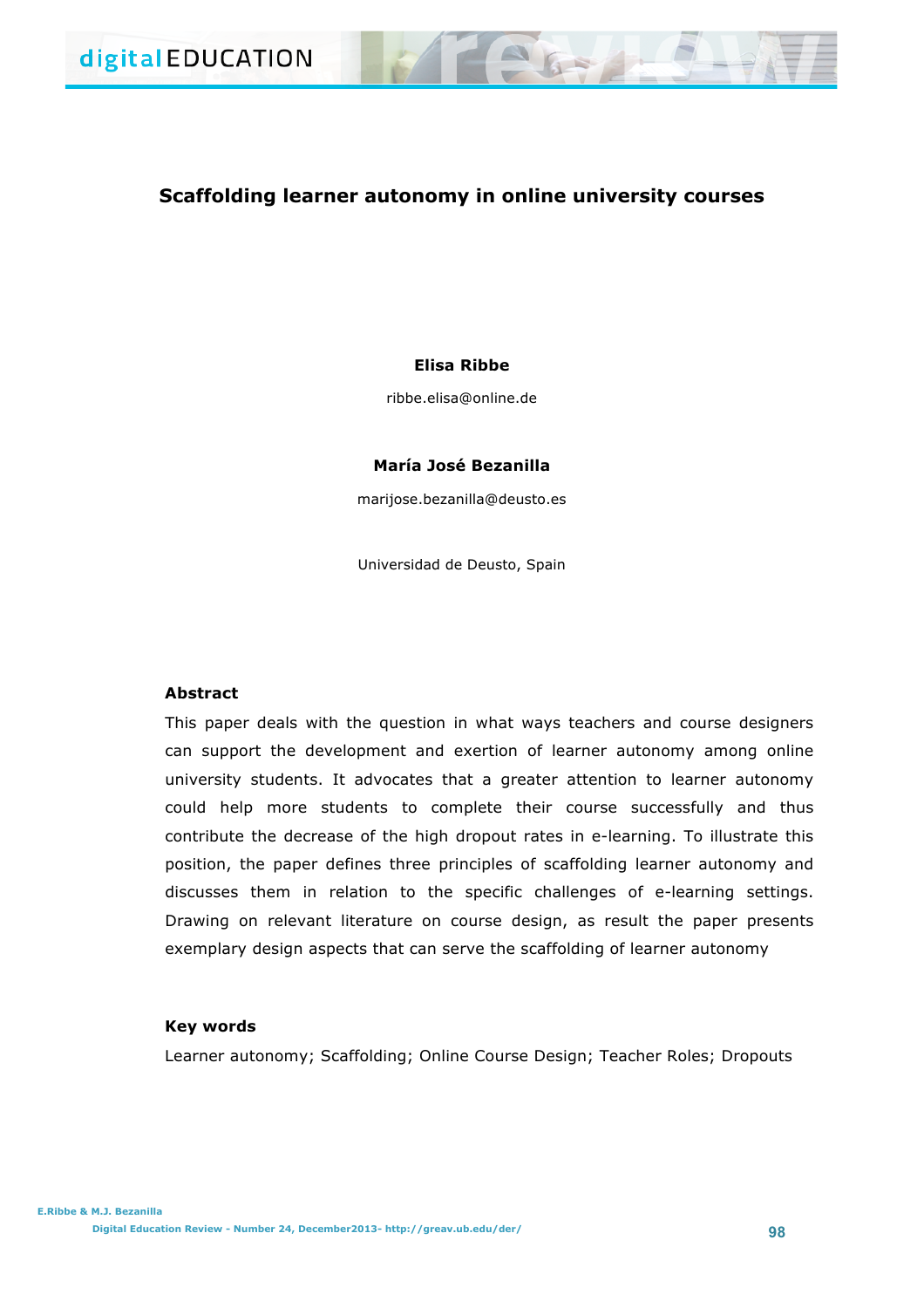# **El desarrollo de la autonomía del estudiante en los cursos online universitarios**

## **Elisa Ribbe**

ribbe.elisa@online.de

## **María José Bezanilla**

marijose.bezanilla@deusto.es

Universidad de Deusto, Spain

## **Resumen**

Este artículo trata sobre el tema de cómo los profesores y los diseñadores de cursos online pueden contribuir al desarrollo de la autonomía del estudiante en el contexto de la enseñanza universitaria online. Defiende que prestar una mayor atención a la autonomía del estudiante en el diseño y desarrollo de cursos online puede contribuir a que más estudiantes finalicen sus estudios con éxito y por tanto al descenso de los elevados índices de abandono que se dan en la enseñanza online. Para ilustrar este posicionamiento, el artículo define tres principios para apoyar social y educativamente ("andamiaje") la autonomía del alumno y los relaciona con los retos propios de los contextos e-learning. Basándose en una importante revisión bibliográfica sobre diseño de cursos online, el presente estudio finaliza con ejemplos concretos de diseño que pueden servir para apoyar y reforzar la autonomía del estudiante. **.**

# **Palabras clave**

Autonomía del estudiante; "Andamiaje"; Diseño de Cursos Online; Roles del docente; Tasas de abandono.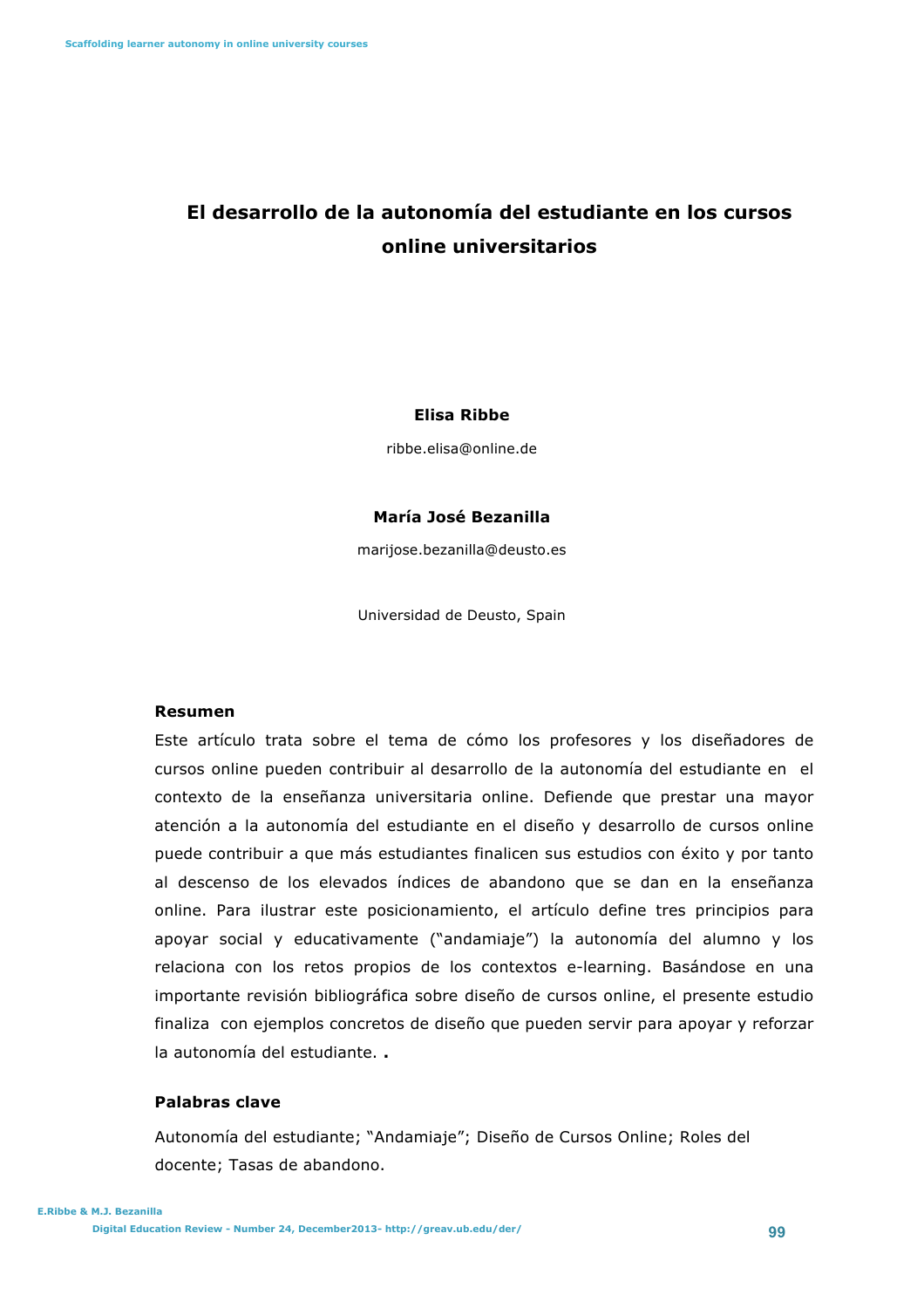# **I. Introduction <sup>1</sup>**

The literature on e-learning indicates that students in distance education settings face special challenges. For instance, Hagel and Shaw (2006, p. 285) argue that "[s]tudents studying offcampus need to take more responsibility for their own learning". They further have to demonstrate a high level of motivation. Thus, Borges (2007, p. 5) states that good digital students "have a proactive attitude and are autonomous insofar as is possible, they display initiative in their learning and in their performance during the course". To develop this capacity of learners to care for and respond to their learning needs is according to Paul (1990, p. 37) the ultimate challenge for successful distance education. From this arise the questions: How can learners be supported in developing this capacity? What is online-tutors' function in this process and how does it differ from face-to-face settings? What implications do result for online course design?

This paper seeks to investigate in what ways online students can be assisted to become autonomous learners. A particular focus will be given to the role of the tutor. Therefore, a constructivist approach will be applied. Instead of assuming a pure acquisition of teacher provided knowledge through the students (*'filling vessels'*), the learner is seen at the centre of the learning process, as he considers all new input in relation to what he already knows and constructs new meaning on this basis. To answer the posed questions, in a first step, chapter two discusses the concept of learner autonomy with the aim to put the key themes of *learner autonomy* and *the role of the tutor* in relation to each other. It will be shown that the work of Lev Vygotsky provides a theoretical basis to do so. The result of the chapter is the definition of three core principles for the support of learner autonomy. To apply these identified principles to the special case of distance education, in a second step, chapter three examines the particular challenges online-courses pose for students. Finally, through the lens of the resulting rationale, chapter four will look into existing research literature on online course design to identify ways of learner support that are particularly relevant for learner autonomy.

The relevance of the topic lies especially in its potential contribution to lowering dropout rates in online-courses through better support. In the paper the terms e-learning and online course are used to refer to fully online delivered university courses without an on-campus component. The terms learner autonomy, learning autonomy and autonomous learning are used synonymously.

# **II. Theoretical discussion: The relationship between learner autonomy and tutors' roles**

This chapter deals with the questions how learner autonomy is discussed in literature and how it will be used in the paper at hand. Moreover, the relationship between the support through tutors or teachers and student's autonomy will be clarified. Finally, three core areas will be identified in which tutors efforts to support learner autonomy need to concentrate.

 

 $<sup>1</sup>$  This paper has been developed within the framework of the Erasmus Mundus Programme European</sup> Masters in Lifelong Learning: Policy and Management (www.lifelonglearningmasters.org) as part of the third semester held in Bilbao, Spain.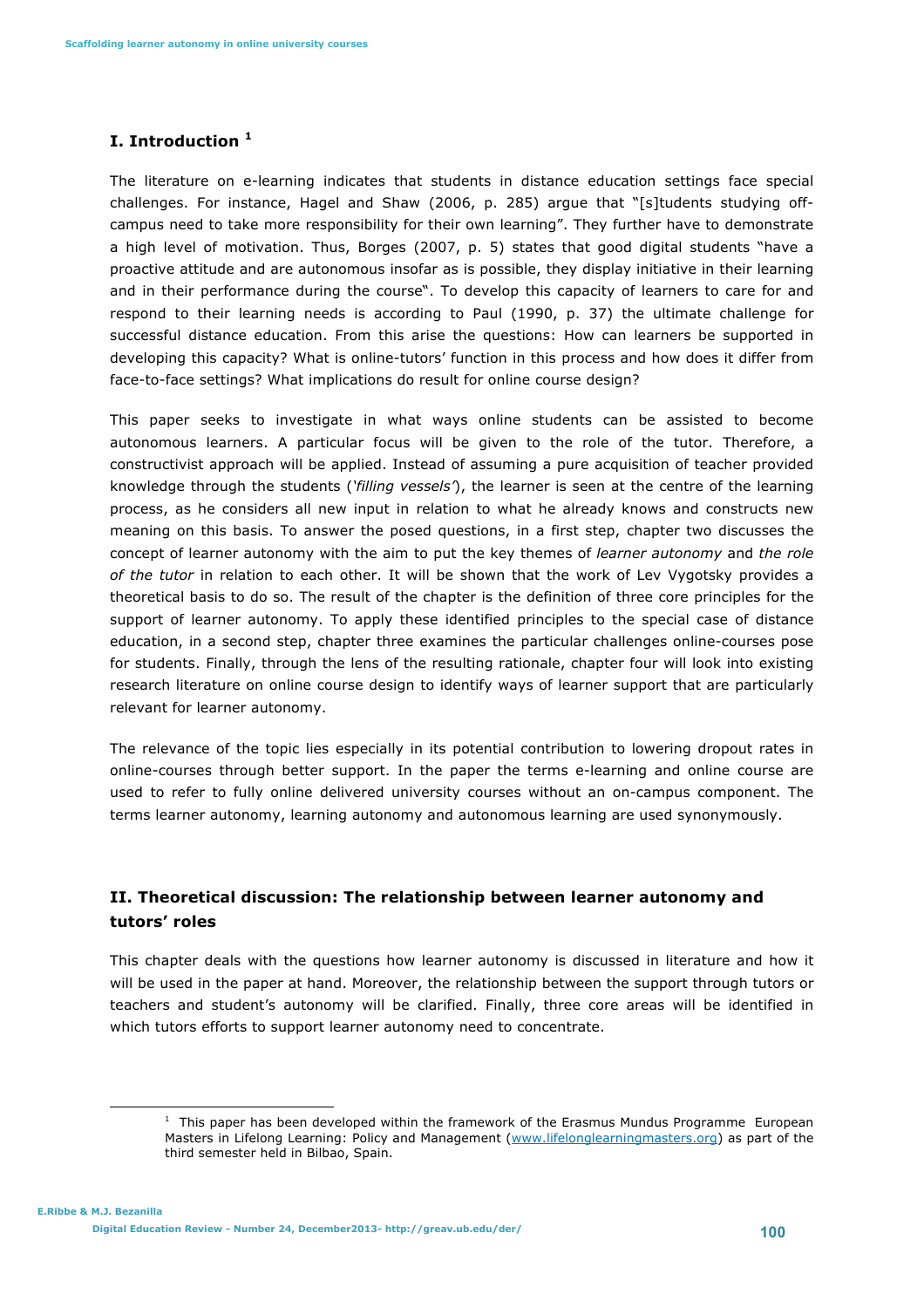#### **a. View 1: Learner autonomy as additional self-management skill**

There has been a remarkable growth of interest in the concept of learning autonomy in general and in language teaching and learning in particular in recent years. Different views of autonomy and contexts of practice have been analysed in comprehensive reviews on the topic (Benson, 2007). The concept of learner autonomy or learning autonomy is discussed in English speaking literature above all in connection with foreign language education. This indicates at the same time the origins of its scientific conceptualization. One of the first and most influential writers who approached the topic is Henri Holec, author of the report *Autonomy and foreign language learning* (cited here as Holec, 1981) that was first published by the Council of Europe in 1979 (Summer, 2010). For Holec (1981, p. 3), "[t]o say of a learner that he is autonomous is […] to say that he is capable of taking charge of his own learning". He perceives learner autonomy as a radical form of self-directed learning in which the learner takes over the functions of the teacher in selecting objects, contents and methods and in monitoring and evaluating the learning process (Little, 2004 and 2012). These considerations originate above all from the engagement with the challenges of then emerging learning technologies such as language laboratories in which the students had access to computer based learning material, separate or additional to classical language classes.

In its' focus on the learners' independence from teachers Holec's idea of learner autonomy shows parallels to the concept of self-regulated learning that was among others investigated by Barry Zimmerman. Thus, Zimmerman (1989, p. 329) similarly argues that self-regulated students "personally initiate and direct their own efforts to acquire knowledge and skill rather than relying on teachers, parents, or other agents of instruction". However, a core difference is the meaning Holec allocates to the learning environment for this independence. Thus, while self-regulated learning is strongly directed towards the control of inner processes of the learner, learner autonomy also includes attempts to construct and control the surrounding reality (Lewis & Vialleton, 2011; Holec 1981). This distinct account is important for the problem at stake since, as will be shown later, the management of their learning environment is a particular challenge of elearning students. To control external as well as internal features of the learning process is, in views following Holec, an individual skill of the learner that is seen as construct separate from the actual learning goal, e.g. the development of language competences (Little, 2004 and 2012). This skill can be developed through teacher support for instance by tutoring on learning how to learn. However, the separation of learner autonomy from other learning goals implies that, when a learner once has become autonomous in one discipline, no further support through tutors would be needed even when approaching a new learning subject (ibid.).

#### **b. View 2: Learner autonomy as integral part of all development processes**

David Little, emeritus Associate Professor of Applied Linguistics at the Trinity College, developed the concept of learning autonomy further by integrating it to learning theory. Basing his ideas on Lev Vygostsky's work on child development Little argues that equally as other higher psychological functions such as thinking and speaking "our psychological autonomy derives from social interdependence" (Little, 2004, p. 20). Therefore, whereas in Holec's account of learning autonomy, the teacher's role for the development of learning autonomy is reduced to providing counselling on learning how to learn, Little emphasizes that social interactions with teachers and peers are essential for the development of learner autonomy. Moreover, following the constructivist view on learning he argues that learner autonomy is not only a desirable additional skill in the sense of self-management, but that it is an integral part of all meaningful learning as learners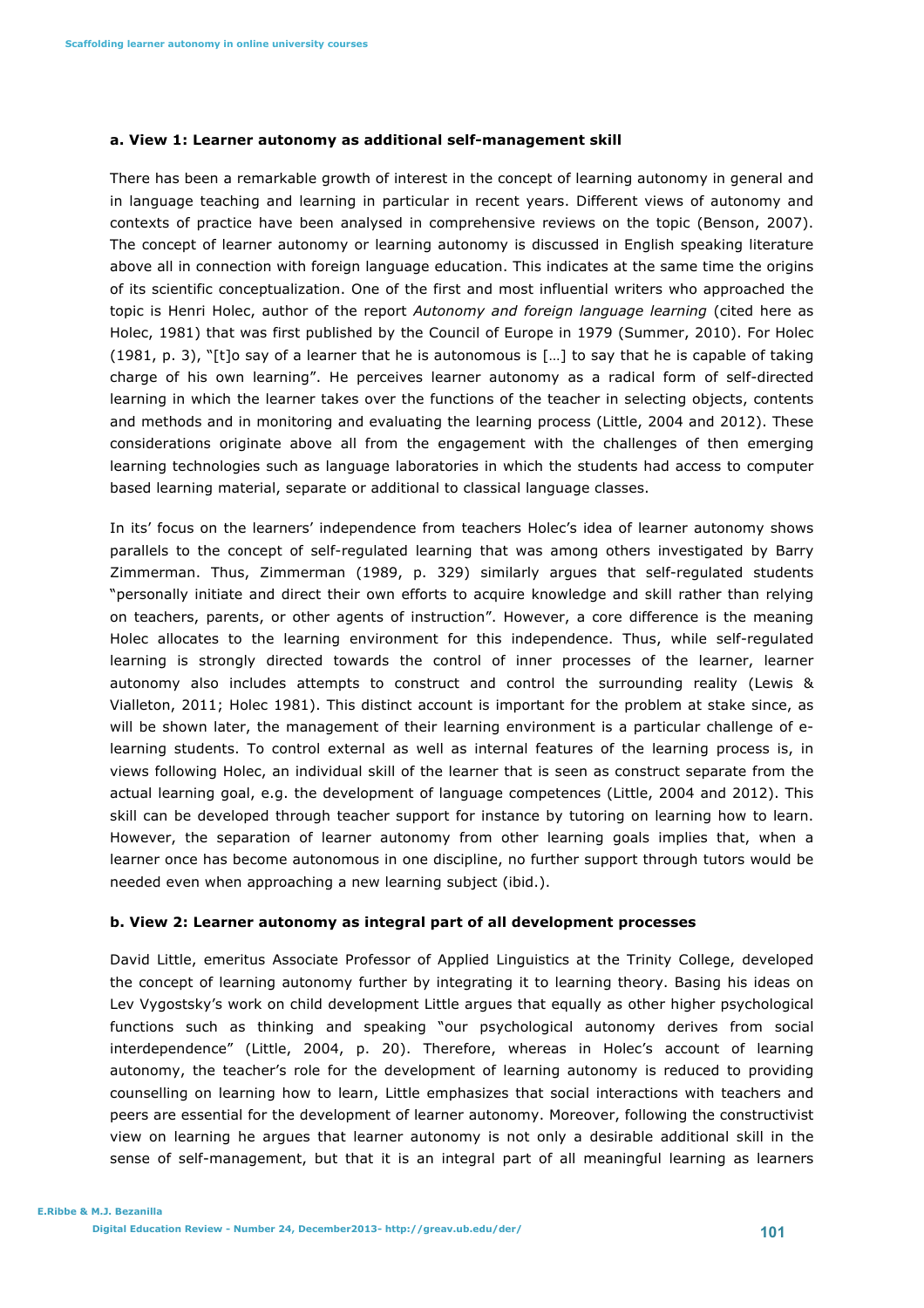become increasingly capable to fulfil tasks and social functions independently (Little, 2004 and 2012). In these terms, learner autonomy has to be developed in a continuous process through the learner himself and simultaneously is an important goal of educational processes. In this process the learners extent their autonomy by building on what they already are able to do. He illustrates this view using Vygotsky's *zone of proximal development*. This zone is "the distance between the actual developmental level as determined by independent problem solving and the level of potential development as determined through problem solving under adult guidance or in collaboration with more capable peers" (Vygotsky, 1978, p. 86). If we thus imagine concentric circles, the distance between the circles can be interpreted as zone of proximal development, while the circles themselves are differing levels of learner autonomy that can be reached by the learner. "[I]n any extended process of learning, the autonomy that we achieve at one stage provides an essential springboard to the next" (Little, 2004, p. 21). This model can also help to understand tutor's role in the development of learner autonomy as they can facilitate this process by providing effective learner support to which is commonly referred as *scaffolding* (McLoughlin, 2002, p. 149). Hence, in contrast to Holec's understanding of learning autonomy Little's approach provides a basis for further discussion of tutors' tasks and roles in formal online courses for development of learner autonomy. Therefore, in the following Little's view will be adapted.

#### **c. Three principles for scaffolding learner autonomy**

Drawing inference from the above theoretical thoughts, Little adds a further principle to the concept of learner autonomy. While keeping Holec's ideas about learner's responsibility for defining targets, methods and contents (*learner involvement*) as well as the monitoring and evaluation of the learning (*learner reflection*) he defines this third dimension as *appropriate target language use*  (Little, 2004, p. 22). In doing that, his considerations are apparently focused on foreign language learning. However, they have the potential to hold explanatory value also for other contexts. Little's principle expresses that a language learner from the very beginning should be surrounded by the target language in everyday class activities such as selecting goals, discussing tasks and evaluating results. He illustrates this point with the example of a language teacher, who by fostering the rigorous use of English language in the classroom provided the framework for the development of an English-speaking classroom community and at the same time provided individual support to the learners to become increasingly autonomous actors in this community. This matches with Herrington's (2006, p. 235) description of authentic tasks. According to him, in authentic tasks "students become immersed in problem solving within realistic situations resembling the contexts where the knowledge they are acquiring will eventually be applied". In addition to that, the example emphasizes the importance of building a community of practice. Thus, Little's third principle of learner autonomy can be generalized into *immersion into the target community of practice* or as *authentic learning environment*.

This allows us to derive following core areas for scaffolding the development of learner autonomy: 1) to facilitate *learner involvement* through including them in definition of learning goals, selection of contents and techniques, 2) to promote *learner reflection* through supporting self-monitoring and self-evaluation of the learners and 3) as far as possible, to scaffold the immersion of learners in an *authentic learning environment and community of practice*. In this way, learners can develop their autonomy and their main target skills in interaction with each other.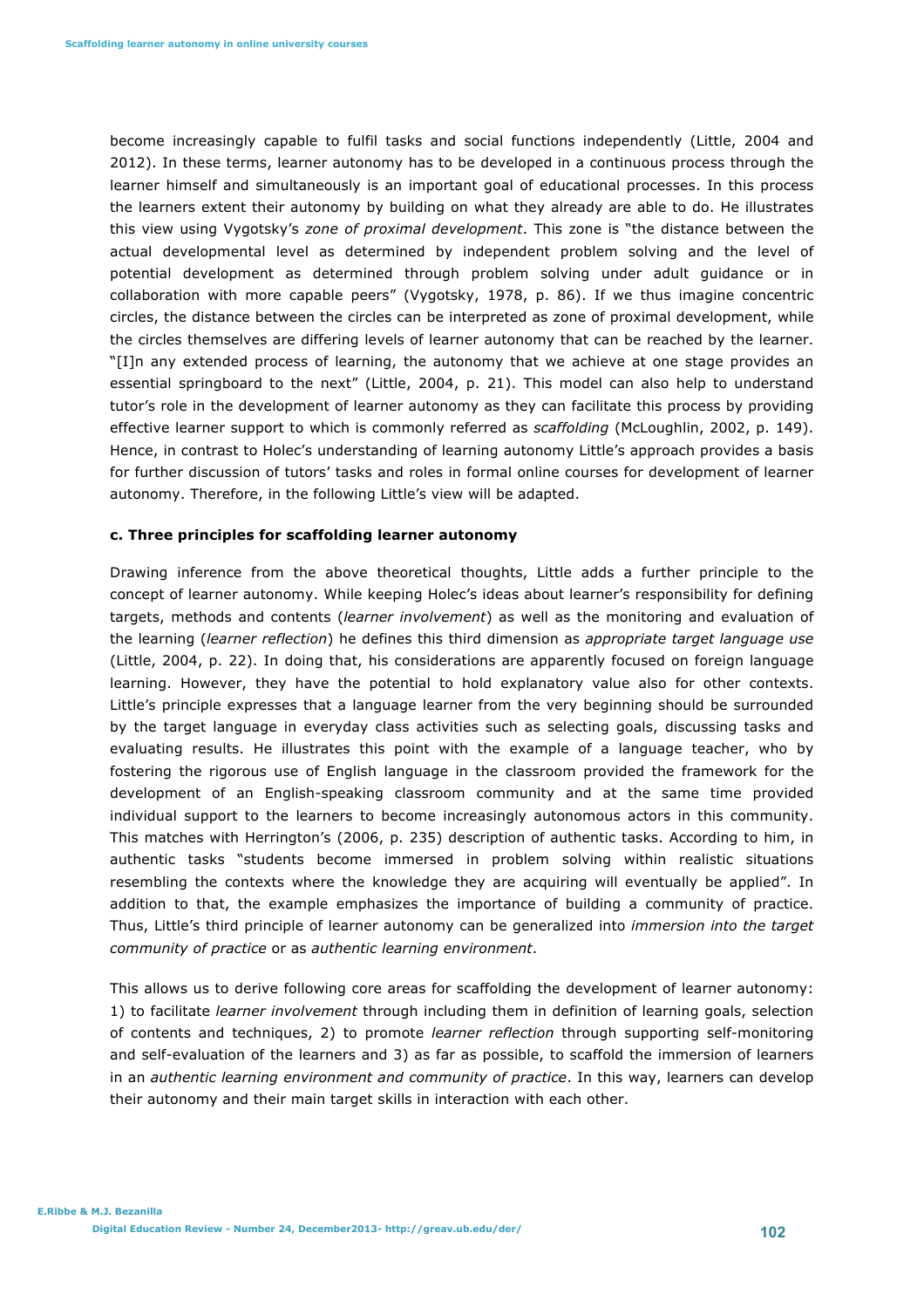#### **III. Learner autonomy in the case of university online courses**

The discussion in the previous chapter has shown that social interaction is crucial for the development of learner autonomy and, as White (1995, p. 209) analyzes, that a "self-instruction context for learning does not automatically equate with learner autonomy". To further investigate the online tutor's roles in assisting learner autonomy it is necessary to be aware of the particularities of e-learning environments and the involved players in this respect. Thus, online courses have specific advantages and disadvantages that might attract a different student body than face-to-face classes. This chapter aims to discuss the special conditions that might influence possibilities of tutor support for learner autonomy and respective design decisions.

#### **a. Who is the online student?**

"[S]ince most distance learning universities employ an ''open entry policy'' (sometimes called ''open admission'' or ''open enrollment'')—a type of unselective and non-competitive admissions process without entry requirements, the students enrolled in online courses tend to vary widely in their previous academic achievements, prior experiences, and relevant skills" (Lee & Choi, 2011, p. 616). However, the question 'What benefits do students see in online education?' can give important hints to successfully adjust online tutoring to the needs of students. Hagel and Shaw (2006) have investigated students' perception of three different study modes: face-to-face courses, paper based courses and online courses. They found that students base their decision of studying on-campus or off-campus on a trade-off between two core variables. On the one hand, they consider the engagement of the studies, which comprises interaction and perceived success of learning. On the other hand, functionality, i.e. convenience, time-efficiency and flexibility, seems to be a decisive factor. Overall, Hagel and Shaw discovered that students estimate face-to-face classes higher in their engagement but online and paper-based courses higher in their functionality (Hagel & Shaw, 2006, p. 285). This might lead to the consequence that especially people in full- or part-time employment, with family responsibilities or people who cannot attend on-campus courses due to physical constrains, e.g. foreign students, prefer to enrol in online courses. Moreover, limited program options offered by conveniently located institutions can be a reason for choosing online courses (Ludwig-Hardman & Dunlap, 2003). However, when taking into account the study modes, students actually chose, it appears that off-campus students do not see as big differences in engagement of studies as on-campus students. The authors propose the explanation "that offcampus students attend this way because they experience sufficient engagement in their course regardless of the study mode" (Hagel & Shaw, 2006, p. 298). Further, an important influence on the perception of functionality seems to be the tenure of the student. "As on-campus students moved from the first to second year of their course they were more likely to find print and web more functional" (ibid.). Beside that, no significant differences of perception of study modes depending on demographic or situational factors such as gender, parental status or experience with ICT were found.

What does that tell us about scaffolding learner autonomy? Are online-students per se selfsufficient, experienced learners, who do not have a need for interacting with peers and tutors but value the flexibility of web-based courses? Although, that might be the case for some students who stay in and successfully complete online courses, it is certainly not the case for all students who start them. "Perhaps the most striking coincidence is that they enter into training in a VTLE [virtual teaching and learning environment] without knowing what being an online student consists of, what they have to do, what it entails and how to perform optimally, without having received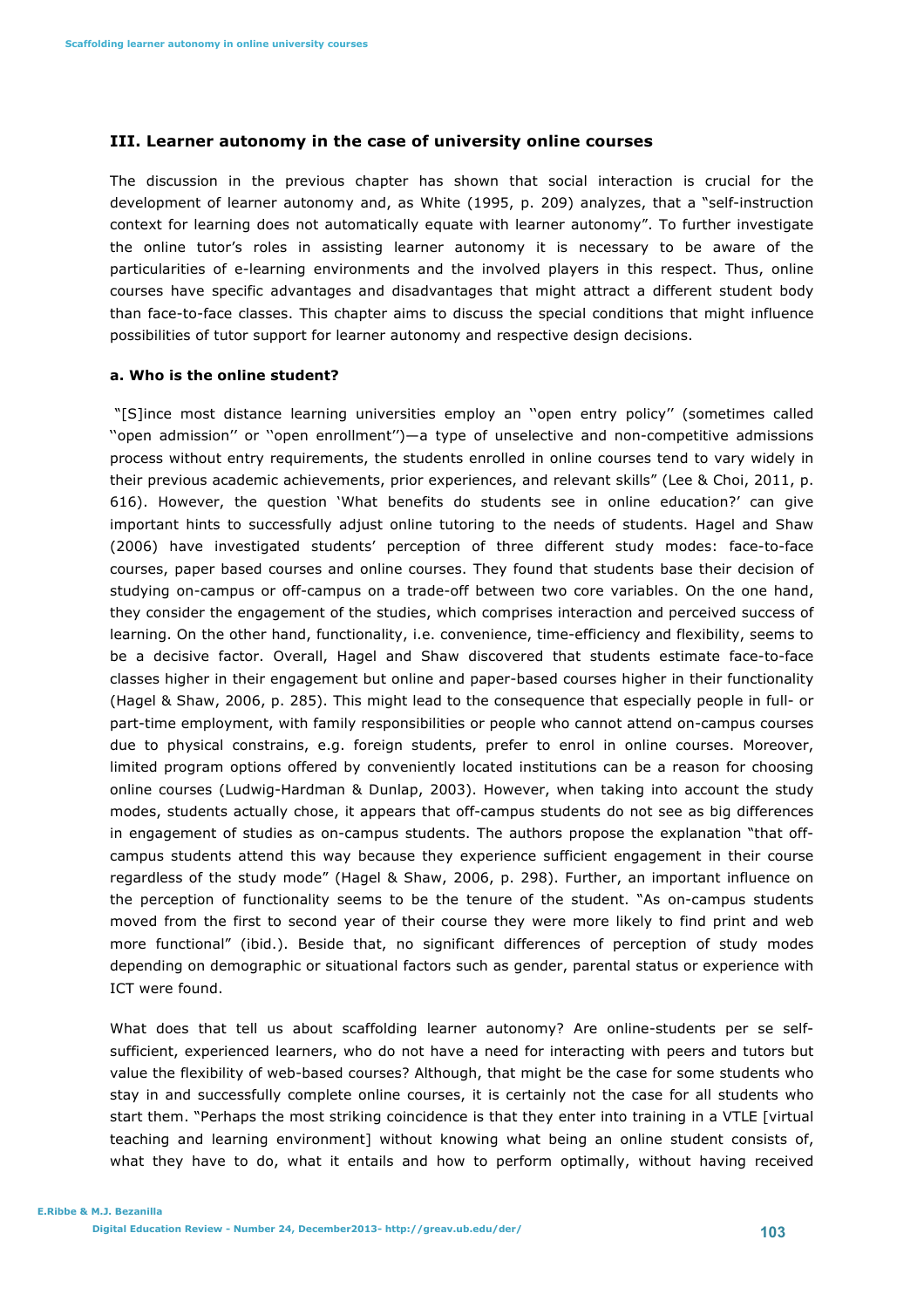training in this respect" (Borges, 2007, p. 4). Therefore, a look at the reasons for dropout seems to be fruitful to gain a further refined understanding of students' needs for scaffolding their learning autonomy.

#### **b. What are reasons for dropout?**

The percentage of dropout from online courses is very difficult to estimate, as some universities do not keep record of students who drop out in the first period after the start of the course and most are not keen to publish respective data due to bad promotion (Willing & Johnson, 2009). Therefore, the numbers in literature differ regarding the actual level of online-dropouts as well as the definitions what exactly can be considered as dropout. Thus, some researchers take into account only voluntary dropouts while others also include involuntary dropouts through failing the final assessment (cf. Lee & Choi, 2011). However, the authors agree that withdrawals from online education can be estimated to be significantly more numerous than dropouts from face-to-face courses (Frankola, 2001; Willging & Johnson, 2009; Park & Choi, 2009; Lee & Choi, 2011). "Some studies roughly estimate that students enrolled in distance education are twice as likely to drop out than on-campus students" (Willging & Johnson, 2009, p. 115f.).

The reasons for dropping out of a university course can be manifold and are as individual as the students themselves are. Nevertheless, there can be identified reasons that are particular for quitting online courses. According to Willging and Johnson (ibid.) "demographic variables do not predict likelihood of dropping from a program". Instead, Lee and Choi (2011) identified in a wideranging literature review of recent studies on e-dropouts three core areas influencing students' dropout decision: 1) student characteristics, 2) course factors and 3) environment factors. For the *first group of factors* it appeared that students who can draw back on relevant previous professional experience or undertook academic studies before, were less likely to drop out than for instance first year students. Furthermore, lack of computer skills and management skills, such as the capability to estimate how much time and effort a specific tasks requires, managing time, balancing multiple jobs and dealing with crises seem significant for students' withdrawal from a course (ibid., p. 607). Additionally, students who see the responsibility for success or failure with themselves instead of with others or with environmental factors are more likely to complete their course. Lynch and Dembo (2004, p. 11) add that "learners with low self-efficacy perceptions will likely be less autonomous and will therefore have greater difficulty completing the course successfully than those learners with high self-efficacy perceptions". To Shea and Bidjerano (2010) both self-efficacy and effort regulation are indispensible for success in online contexts. Regarding the *course factors,* the literature review showed that students' perception of relevance of tasks, prompt feedback through tutors and students' involvement in team building activities contribute to persistence. Moreover, "students who actively participated in learning interactions, especially with teachers and contents, were more likely to complete and retain in online courses" (Lee and Choi, p. 609). In this respect, Park and Choi (2009) show that opportunities for applying newly acquired knowledge in real situations are important to give learners the feeling that the skills and knowledge obtained from the course are useful and satisfactory and motivate them to persist in the course. With respect to *environmental factors*, the studies analysed by Lee and Choi (2011) proved that students who did not enjoy the emotional and financial support of employers, family and friends were less likely to complete the course. Further, changes in work environment such as an increase in workload or changing responsibilities have negative effects on persistence.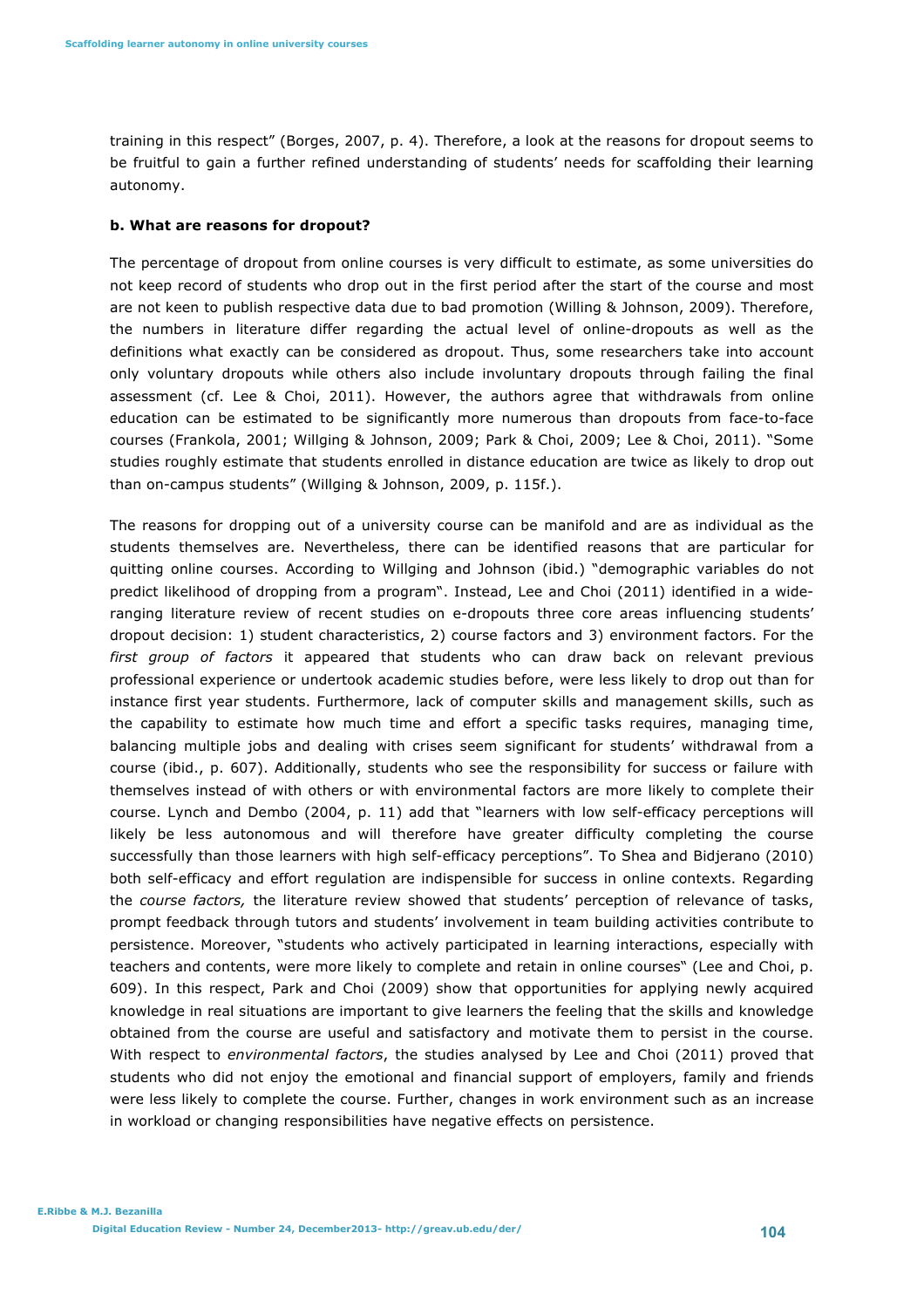Considering these observations in relation to the dynamic concept of learning autonomy provided by Little seems to be fruitful to attempt an understanding of e-dropouts. Thus, the fact that students' likeliness to dropout decreases when they estimate tasks to be relevant for them might be explained through the theoretical approach that students construct their own knowledge based on their previous experience and in relation to their environment. It hence also gives reason for the need for authentic tasks. Further, the higher dropouts of students with few previous course related professional or academic experience re-emphasizes the importance of the tenure of the student for successful e-learning and underlines the need to give special support to this group. The analysis of the dropout-factors supports also the need for interaction. It thus provides valuable information for defining guidelines for successful learner support through tutors. At the same time the discussion of the students' perceived benefits of e-learning has shown that keeping in mind the reasons for studying in online courses instead of in face-to-face modus is important to prevent exchanging the dropout factor of one student with factors that provoke others to leave or not to start the course at all. Thus, the need for flexibility of e-learning students might stand in critical tension with the need for interacting with teachers. This special interaction relation is subject of the following section.

#### **c. Student-teacher interaction and tutors roles in online courses**

The physical disconnection of learners and tutor might provoke the estimation that teachers' importance in online settings diminishes to a marginal component. Indeed, the level of studentteacher interaction in online courses in general can be estimated to be lower in comparison to classroom-based courses but higher than in paper-based courses (Hagel & Shaw, 2006, p. 285). However, it depends much on the actual implementation of the course. Also online settings provide a large variety of options for interaction. Examples are video-chats, emails or, more indirectly, the interaction through beforehand prepared question and answer sections. Depending on the use of these tools, an online course can be designed rather asynchronously or rather synchronously (ibid.). The importance of a good balance has become apparent in the previous section. While asynchronous interaction such as via email provides a higher flexibility that might be valued especially by experienced learners, inexperienced students can be better supported through more direct communication2.

This draws attention to a special challenge online-tutors have to face in contrast to their colleagues working in a physical classroom. They need to develop an understanding for the learners and keep sensitive towards learners needs although most of the time they are remote from the students and their learning environments (White, 2005). Beside the mastery of their subject, they need to be forward-thinking to estimate the probable needs and questions of their students. In this way, while in conventional courses the teacher takes the role of the "[s]ubject-expert, classroom-facilitator and guide on the spot" (Hagel & Shaw, 2006, p. 285), in online settings he additionally takes the function of an instructional designer and indirect guide through pre-packing learning materials (ibid.). Although technology as interactive material can take over some tasks of the tutor, elearning does not mean less work for the pedagogic staff as it involves much preparation that might entail long iterative design processes in an interdisciplinary team. Knowledge of the student profiles such as their motivation for participating in the course, their social and professional

 

<sup>&</sup>lt;sup>2</sup> Regarding the use of different types of interaction, Woo, Herrington, Agostinho and Reeves (2007) provide examples where synchronous online chats were scheduled weekly as question-answer sessions and discussion boards were used for more in depth discussions.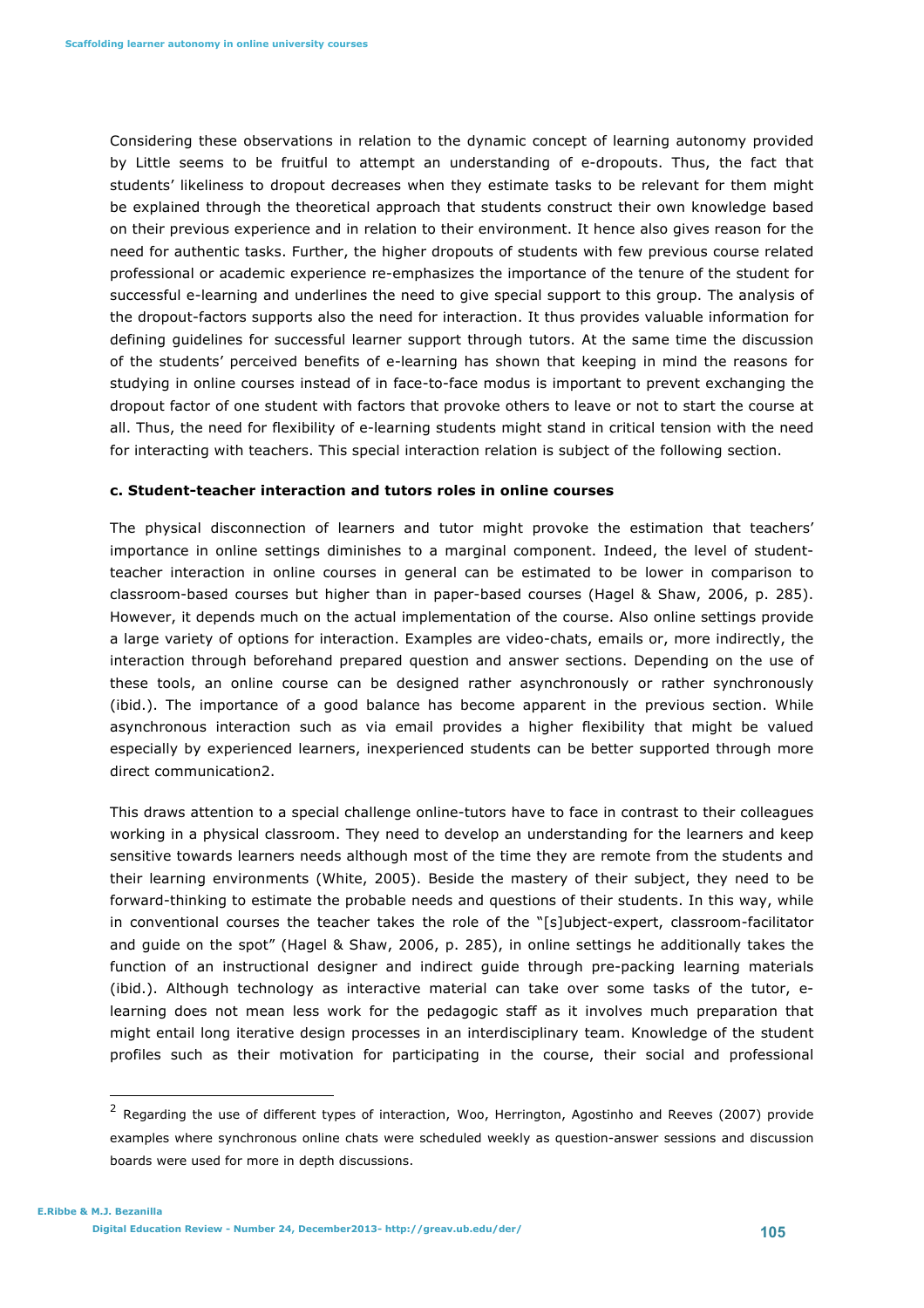background can significantly facilitate this preparation. Also during the implementation of the course, the tutor remains an important bridge between the virtual classroom and the learners needs on the one hand and the design team on the other hand.

A further factor to take into consideration is that "home, social and work environment remain important in distance education as study normally takes place in the home and most students have a full-time job to complement or conflict with their study" (Lee & Choi, 2011, p. 595). In contrast to face-to-face classes, the learner is not corporally surrounded by the developing community of practice and thus might have more difficulties to get immersed. Resulting from that is the instructor's task to facilitate the establishment of relationships and communication between the students through moderating discussions and selecting appropriate tasks and design elements. Through that, s/he also supports that other students can take the position of a tutor for less capable peers.

# **IV. Aspects of online course design for effective scaffolding of learner autonomy**

This chapter will synthesize the above-examined special challenges for instruction in online settings and the three principles for supporting learner autonomy. Therefore design elements will be defined that can serve scaffolding learner autonomy. The listing does not claim to be exhaustive but only to provide examples how the different dimensions of learner autonomy can be approached. In fact, other studies have focused on the important elements for designing effective online courses (Boud and Prosser, 2002) and on the students' self-regulatory attributes that can predict success in online learning (Lynch and Dembo, 2004), but the emphasis of this paper is on the scaffolding of the students' autonomy, understood as the active involvement of students in planning, monitoring and evaluation purposes, that can be developed through interdependent and socially mediated learning processes (Little, cited in Benson, 2007).

# **a. Encouragement of learner involvement through including learners in determining learning goals, contents and techniques**

Accepting the responsibility for the own learning is according to Little (1995) the basis for learner autonomy. The likeliness, that a learner recognizes this responsibility is greatest if he or she sees the relevance of the required learning task for the own development and as far as possible takes an active role in determining learning activities. In the following are presented four ways to facilitate the learners' identification with the learning content and, with that, to stimulate involvement. The examples are listed according to their restrictiveness in increasing order.

*First*, the employment of diagnostic procedures before starting the course can help to assist a biggest possible match between task and personal objectives. This can be done for instance through consulting an advisor or completing an online quiz or test prior to enrolling. However, the diversity of students regarding their background, as discussed above, may complicate a matching of the task to the students' interests, as it is not possible to prepare for the specific interests of each individual. That leads to the *second* strategy, to design the course as far as possible flexible and adaptable to learners' context. Meaningful learning starts from student experience. This entails the need for the student's "power and freedom to look past the schedule and plans of the course designer, to decide which parts of the course they will engage with and how" (White, 2005, p.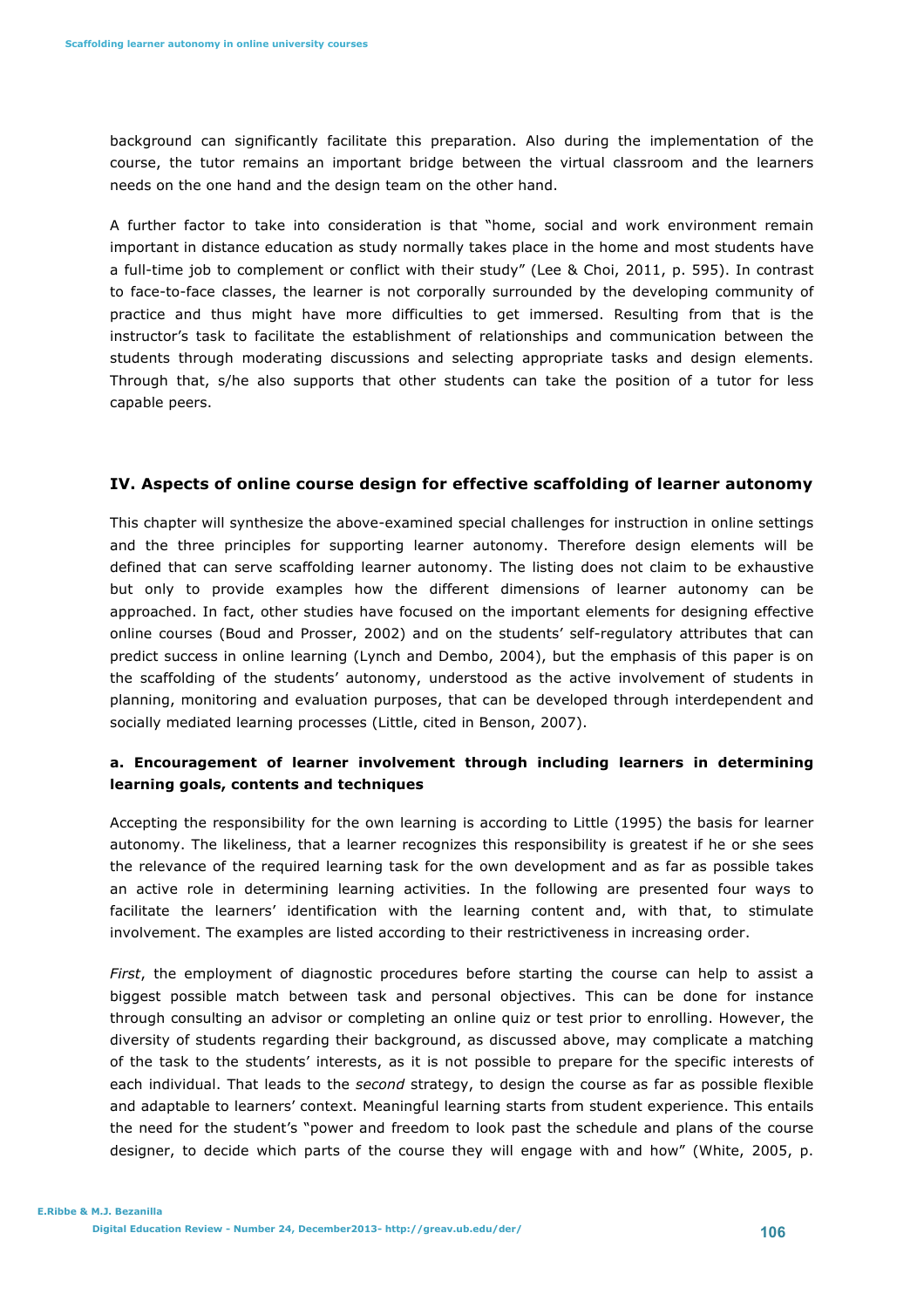172). Although, the content and organization of a course in most cases cannot be completely left to the students' preferences, tutors and course designers should allow for a certain flexibility for instance through permitting a choice out of a variety of tasks or topics that lead to the development of similar competences. Allowing students to adapt tasks and problems to their contexts and to apply knowledge to particular aspects of their work or academic subjects can also be very helpful. If a course is structured into specific sections, designers and pedagogic staff could consider presenting the contents not in a linear form but portraying the material based on the idea of a network design similar to a concept map, that allows students to start at the point that seems most familiar and most interesting to them. Cultural aspects should be taken into consideration avoiding stereotypes and analysing the cultural assumptions built in to the activities (Boud and Prosser, 2002). *Third*, tutors can help students to develop a consciousness for their needs, articulate their goals and relate the course contents to these objectives as well as to their prior experience. "When students consider *why* they engage in learning activities they are reflecting on their motivation […] for learning including the energy of activity and the direction of that energy towards a goal" (ibid., p. 88). This strategy can also be used if the course design does not allow for a higher level of flexibility due to organizational constrains. In addition, hearing or reading from other students and their experience can help students to build up a connection to the topic and see its relevance for their own development process. The teachers' task is to facilitate this process through moderating discussions and caring for the provision of appropriate tools. Furthermore, they can help through counselling students on how to engage with the material and what learning techniques to use. *Fourth*, a simple way to help students to understand the big picture of course design and content is providing tables of contents or "trail maps" (Dobrovolny, 2006, p. 165). Likewise contextualisation, e.g. through the presentation of case studies, simulations or real world videos, is important to help students see the importance and meaningfulness of what they are going to learn and encourage motivation.

Apart from that, the dropout factor analysis showed that beside a missing personalization of the learning process also external context factors can impede the involvement of the student in learning and with that the development of learner autonomy. Thus, tutors should also be sensitive towards problematic study context factors such as emotional problems or distractions at home and give students' advice to bring them into balance with the study aims.

# **b. Promotion of learner reflection through supporting self-monitoring and self-evaluation of the learners**

The second principle identified through the discussion of Little's concept of learner autonomy refers to the managing of the learning process. The analysis of dropout factors and the benefits students perceive in online courses revealed the high importance of adjusting the level of support to the needs of the student, as inexperienced learners are likely to dropout due to lack of support whereas students who already possess sufficient autonomy see the specific benefits of e-learning in its convenience and flexibility. "Investigation of the experiences of distance learners—when they first enter distance education, and then as they progress—reveals that they devote considerable time and energy to dealing with their own learning processes and managing themselves in the new environment" (White, 2005, p. 169f.). Also in this case, diagnostic methods to estimate the need for support before starting the course could be helpful. Tutors can for instance ask for the number of years studied or if the student already completed online courses before to roughly guess the level of support needed by the student.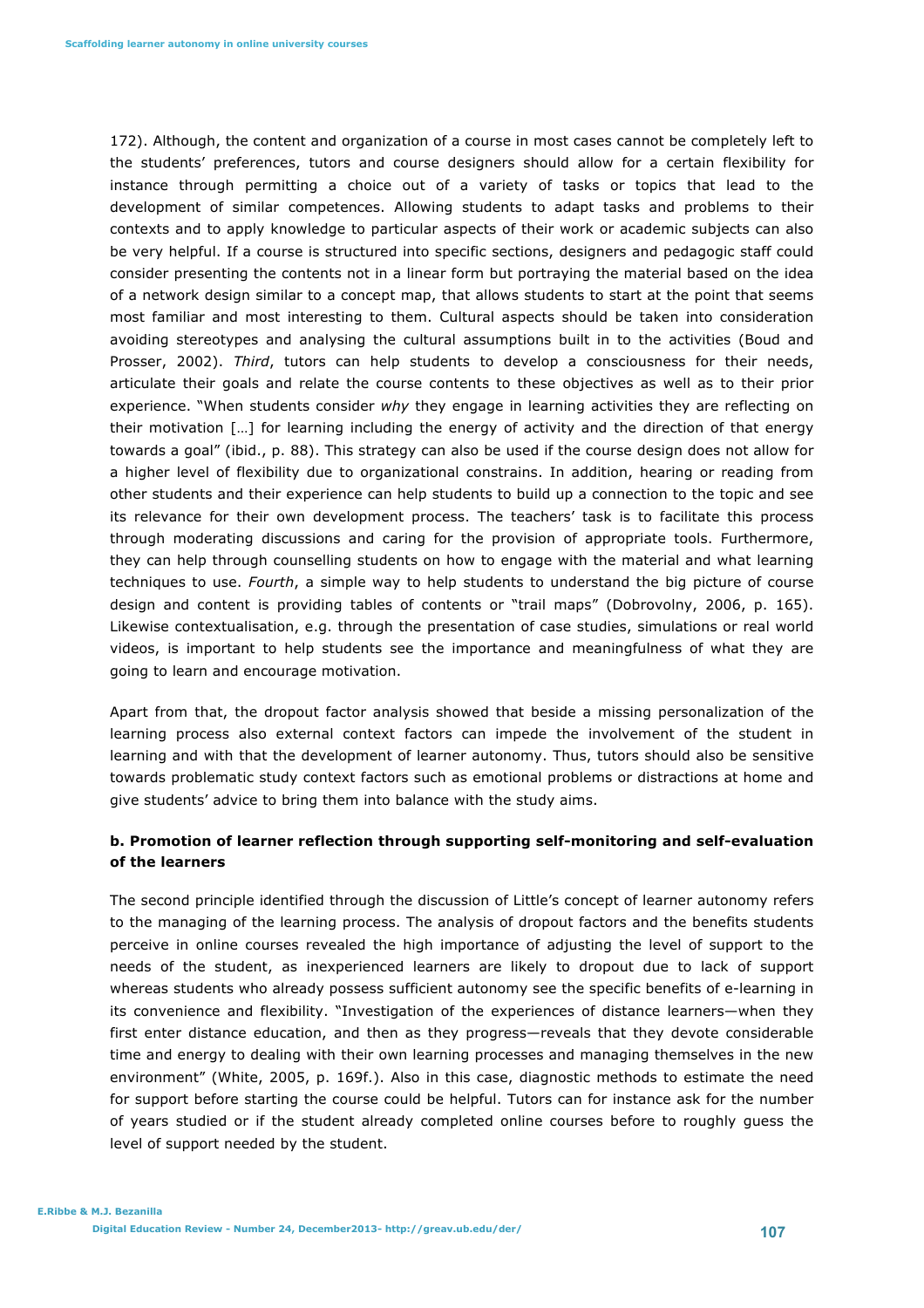Then, tutors can provide two types of scaffolding: *external* and *internal*. What is meant by *external* scaffolding is building a formal orientation framework through individual learning agreements or interim deadlines, i.e. making the learning process explicit. A softer strategy is to ask about the learning progress in short personal correspondence and to send midterm reminders. Lee and Choi (2011, p. 116) point out the importance of short well-timed information instead of voluminous information packages in the beginning of the course as in the latter important information are more be overlooked and forgotten. However, making explicit from the very beginning the periods for activities and submission as well as leaving extra time at the end for the recovery of pending activities can help students manage their time with certain flexibility and autonomy. In addition, particular limitations with the use of technology should be taken into account and clear instructions how to use specific tools (forums, virtual tutoring etc.) should be provided. Furthermore, the insights gained through looking at the e-dropout reasons emphasize the need for prompt feedback through the tutor. This applies also to contacting technical support. Through checking their own performance against the external feedback, the learners might become more conscious about their own internal construction of the learning goals in comparison to external expectations and through that also develop an increased capacity to monitor, evaluate and manage their learning (Nicol and Macfarlane-Dick, 2006, p. 9).

However, tutors can also scaffold the building up of *internal* control more directly. Responsibility for the own learning goes hand in hand with the "capacity to reflect on the content and process of learning with a view to bringing them as far as possible under conscious control" (Lee and Choi, 2011, p. 175). As Abrami et al. (2011, p. 88) formulate it: "When students consider *how* they engage in learning they are addressing the strategies and techniques for knowledge acquisition." In distance education, one of the most important strategies to do so is metacognition. Metacognition is the process of self-monitoring that involves self-assessment and self-correction (Dobrovolny, 2006, p. 156ff.). It presupposes knowledge of ones' own strengths and weaknesses (ibid.), the own learning type, and strategies to facilitate the own learning.

A possibility to support metacognition through course design elements is building in selfassessment elements after each section, log-in-session or a particular exercise. The creative possibilities range from very simple assessment ("I understand"; "I am confused"; "The section is not relevant to me") to more elaborated questions that refer specifically to the content of the recently completed task. Further, students could be asked to assess their needs for proceeding further, such as "I need further reading on this"; "I need a helpful discussion"; "I need to practice" or "I want to finish this section and take the next step". Intervention and reaction possibilities through the tutor can be included in the design through making the self-assessment visible for the tutor and possibly also for the peers. The latter also have the potential to act as tutors, especially if they are at the same point in their own learning process. The use of rubrics for peer evaluation can also enhance students' reflection and self-regulation as in this way they train to make objective judgements against set standards of assessment (Fernández March, 2010; Nicol and Macfarlane-Dick, 2006, p. 9). However, it is equally important to allow in the course design for spaces that keep private and where students can take notes and do self-reports without being checked by tutors. Another important element for promoting self-regulatory cognitions and learner autonomy can be the facilitation of structured, asynchronous online discussions, as the engagement in online discussions requires students to rethink their understanding of the content before posting a response (Vonderwell, Liang & Alderman, 2007, p. 319).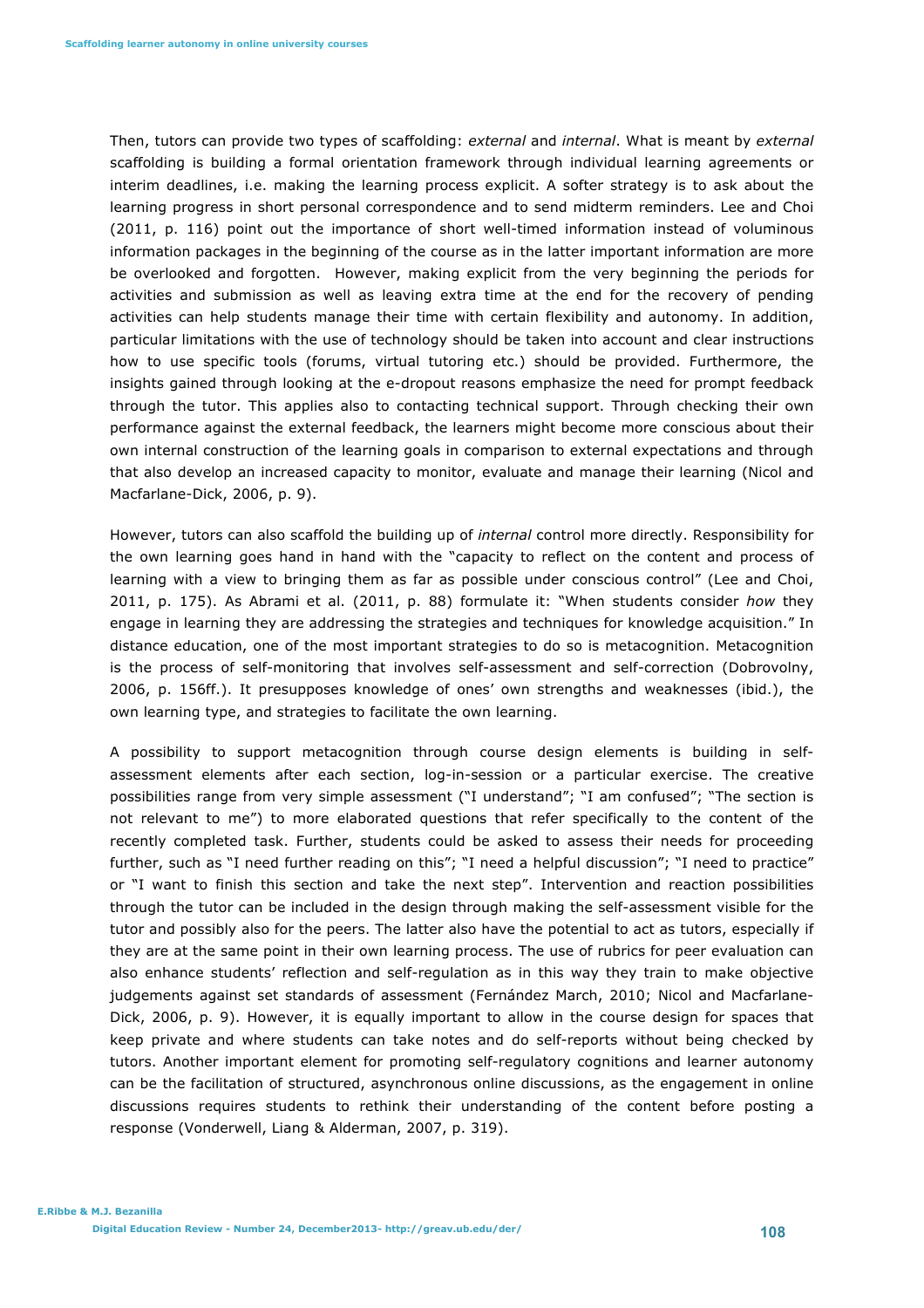#### **c. Scaffolding the immersion of learners in an authentic learning environment**

Little's third principle of learner autonomy emphasized the need for the immersion in authentic learning environments to develop autonomy. This includes authentic tasks as well as the need for social interaction in a community of practice. Both can be supported by sophisticated course design and tutor intervention. The "autonomous learner has the means to transcend the barriers between learning and living" (Little, 1995, p. 175) and as elaborated above can see the relevance of the learning task for own development. Authentic tasks have inherent characteristics that make it easier for learners to bridge the gap between the classroom and student's working and living reality. According to Herrington et al. (2006, p. 236f.) they have real world relevance, "[p]roblems inherent in the activities are ill-defined and open to multiple interpretations", involve multiple learning resources and complex activities on which students need to work on during a sustained period of time. Online courses can easily introduce such authentic activities since the web offers access to an enormous amount and variety of information, including the visualizations of complex phenomena, practical simulations and other forms of real-world and simulated data that students can transform, apply and reinterpret through meaningful interaction (Woo et al., 2007, p. 37-38). When the task is complex or demanding, it should be presented in sub-tasks, parts or elements, incrementally challenging, so that inexperienced students gain confidence on a positive outcome and do not return the responsibility for learning to the tutor. Ensuring that students get regular feedback is important. Another possibility for scaffolding the immersion of learners in an authentic learning environment, is to model best practices or provide examples, e.g. through real experts' work or the analysis of the characteristics of a particular authentic task (ibid., p. 41; Bezanilla, 2008). Also, working in groups in different projects, for example researching on different countries using real data (Hui & Koplin, 2011), and sharing their results and experiences through videoconference or forums can encourage the connection of what students are learning to wider work and the development of multiple perspectives, which are inherent elements of an authentic learning task.

Beside the complexity and relevance of the task, equally as for the development of learner autonomy based on Vygotsky's theory, Herrington et al. (2006) argue that the opportunity to collaborate is crucial for authentic tasks. However, the physical distance of learners, their peers and their tutors in online settings as well as the strong presence of home and work while studying make it more difficult to establish this collaboration and the development of a vivid learning community. Research on how to do so was conducted by Gunawardena et al. (2006). They base their approach on the theory of distributed cognition. This theory states that knowledge and expertise is not the property of an individual but is distributed among persons, tools, artefacts (e.g. books), symbols, etc. and can unfold in interaction between them (ibid., 2006, p. 218). In a community of wisdom, as the authors call it, knowledge is the glue that holds together the members of the community. It "shares a common mission, engages in reflection and dialogue, believes in mutual trust, respect, and commitment, cares for the common good, and empowers its members" (ibid., p. 219). What is the tutors and designers role in building this community? First, they can *support the common creation of knowledge* through initiating, moderating and summarizing discussions or constructing tasks in a way that requires interaction. "In a wisdom community, assessment must reward collaboration and products developed within the community, rather than individual achievement" (ibid., 2006, p. 220). The authentic task serves as common challenge in this collaboration. However, the successful engagement in interaction activities may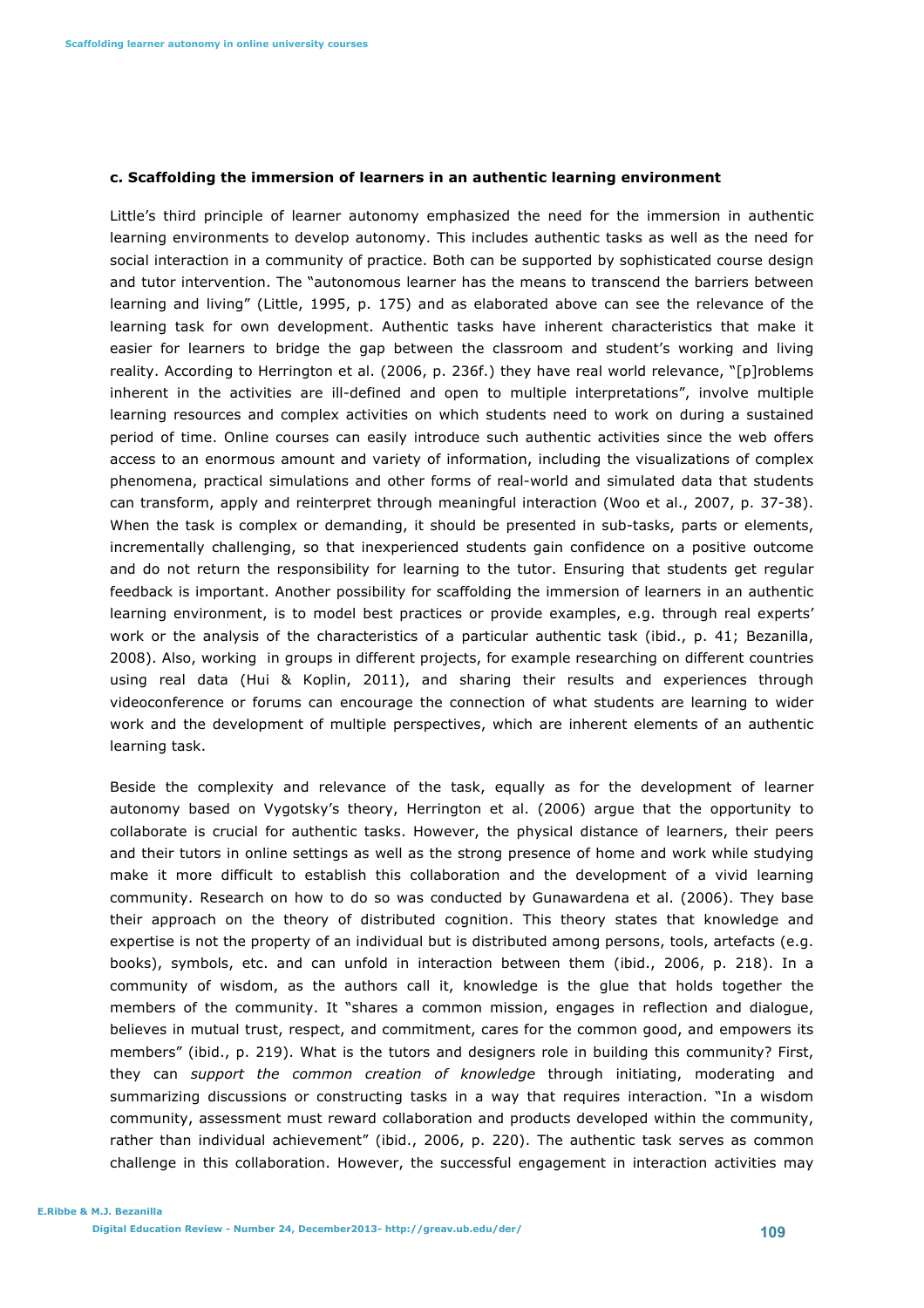include some training on how to participate (Koszalka & Ganesan, 2004). Limiting the number of students in the class to a manageable size might facilitate trust building among the members and lead to deeper exchange of ideas. For the same purpose, virtual space for pre-public dialogues in small groups should be provided (Gunawardena et al., p. 226). Moreover, designers and tutors shall *provide means to record* but also *to access knowledge at a later point of time* (ibid., 2006, p. 221). Technology in distance education makes it easy to do so but also particularly relevant especially if communication is organized asynchronously. Possible means are for instance chats, videos, concept maps or files with the product of work. In this way, supported by technology, mentoring can be distributed among the peers and help individuals to reach increasing levels of autonomy. Choosing the best technologies for specific purposes is an important challenge, though. A study by Parker, Maor & Herrington (2013) on the design of an authentic online professional development course for instance showed that the blog was not an efficient tool for enhancing reflection among participants (blogging purpose was not clear and was time consuming) so that it was replaced with a forum, an easy tool.

In summary, the given examples illustrate that for fostering autonomous learning it is not sufficient to focus pedagogic efforts on the individual and its independent solution of tasks. Instead, it was shown how interaction in a community of practice when working on authentic tasks could support the steady development of individual learner autonomy.

# **V. Conclusion**

The concern of this paper was to throw light on the paradigm of learner autonomy that is frequently named as crucial factor in literature on online distance education but is rarely examined deeply. The work does not conceptualize genuinely new learning approaches but argues for systematically including reflections on learner autonomy as important goal of all learning processes into the design and tutoring of online courses. For that, literature was reviewed regarding appropriate strategies to scaffold the development of learner autonomy. It became apparent that tutors hold multiple important roles in this process, as learner autonomy is not equivalent with leaving learning to the exclusive responsibility of the student and in no way occurs inevitably in distance education. It rather evolves in a process of social interaction where also more capable can take the role of the tutor. A high responsiveness of instructor and course design to the level of autonomy a student already has is crucial for not infantilizing some while leaving behind others. Tutors and designers thus set the framework for how far and in what areas learners can unfold their autonomy.

Three principles for effective scaffolding of students' autonomy in online courses have been defined in the paper: encouragement of learner involvement through including learners in determining learning goals, contents, activities and techniques; promotion of learner reflection through supporting self-monitoring and self-evaluation of the learners; and scaffolding the immersion of learners in an authentic learning environment. Moreover, concrete examples of how to approach them when designing university online courses have been presented. It is acknowledged that the above-formulated approaches are ideal examples and that the limitations of time, funds and personnel for online courses make cuts and compromises necessary. In these compromises, feedback from students and tutors on success and failures on autonomy development should be taken into consideration for design decisions and improvement. Further research could focus on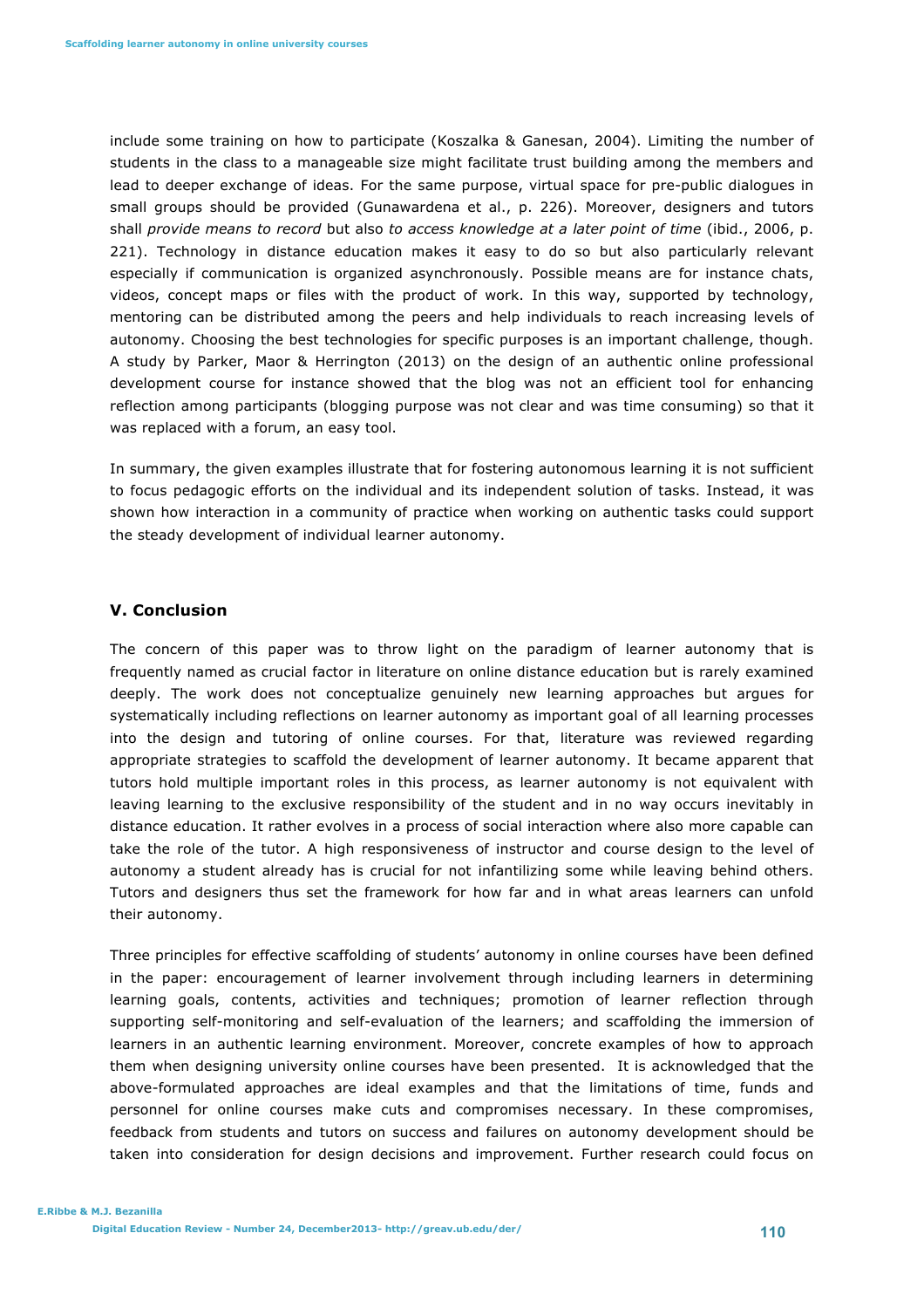testing empirically these design aspects and see which of them are most crucial for developing autonomy in online learning.

What has remained unaddressed in this paper, but is crucial for the implementation of the aboveelaborated strategies to support learner autonomy, is that tutors need to possess a high level of autonomy as well and that they need to be trained to be able to design and incorporate scaffolds for learner autonomy in online courses. Since working in authentic learning environments is important for the development of autonomy, attention should be paid to finding ways to support and encourage educators to design authentic online learning environments. Also, additional research on the relation between autonomy, engagement, self-regulation, authentic tasks, sociocultural theory and teacher development in online education settings is needed. This paper advocates that more attention to learner autonomy could help more students to successfully complete their course and thus contribute to decrease the high dropout rates in e-learning.

#### **References**

- Abrami, P. C., Bernard, R. M., Bures, E. M., Borokhovski, E., & Tamim, R. M. (2011). Interaction in distance education and online learning: using evidence and theory to improve practice. *Journal of Computing in Higher Education*, 23(2-3), 82–103.
- Benson, P. (2007). Autonomy in language teaching and learning. *Language Teaching*, 40, 21-40.
- Bezanilla, M. J. (2008). Las TIC como apoyo a los procesos de enseñanza-aprendizaje en el nuevo marco de Bolonia. *IV Jornadas Universitarias de Innovación y Calidad; Buenas Prácticas Académicas* . Publicación en CD-ROM.
- Boud, D. & Prosser, M. (2002). Appraising New Technologies for Learning: A Framework for Development. *Educational Media International*, 39 (3-4), 237-245.
- Borges, F. (2007). The virtual environment student: An initial approximation. *Digithum*, (9), 3–9.
- Dobrovolny, J. (2006). How Adults Learn from Self-Paced, Technology-Based Corporate Training: New focus for learners, new focus for designers. *Distance Education*, 27(2), 155 - 170.

Fernández March, A. (2010). La evaluación orientada al aprendizaje en un modelo de formación por competencias en la educación universitaria. *Revista de Docencia Universitaria*, 8(1), 11-34.

Frankola, K. (2001). Why Online Learners Drop Out. *Workforce*, 80(10), 53–58.

Gunawardena, C. N., Ortegano-Layne, L., Carabajal, K., Frechette, C. Lindermann, K. & Jennings, B. (2006). New Model, New Strategies: Instructional design for building online wisdom communities. *Distance Education*, 27(2), 217 - 232.

Hagel, P. & Shaw, R. N. (2006). Students' Perceptions of Study Modes. *Distance Education*, 27(3), 282 - 302.

- Herrington, J., Reeves, T. C. & Oliver, R. (2006). Authentic Tasks Online: A synergy among learner, task and technology. *Distance Education*, 27(2), 233 - 247.
- Holec, H. (1981). *Autonomy and foreign language learning: Prepared for the Council of Europe*. Oxford: Pergamon.
- Hui, F. & Koplin, M. (2011). The implementation of authentic activities for learning: a case study in finance education. *e-Journal of Business Education & Scholarship of Teaching*, 5(1), 59-72.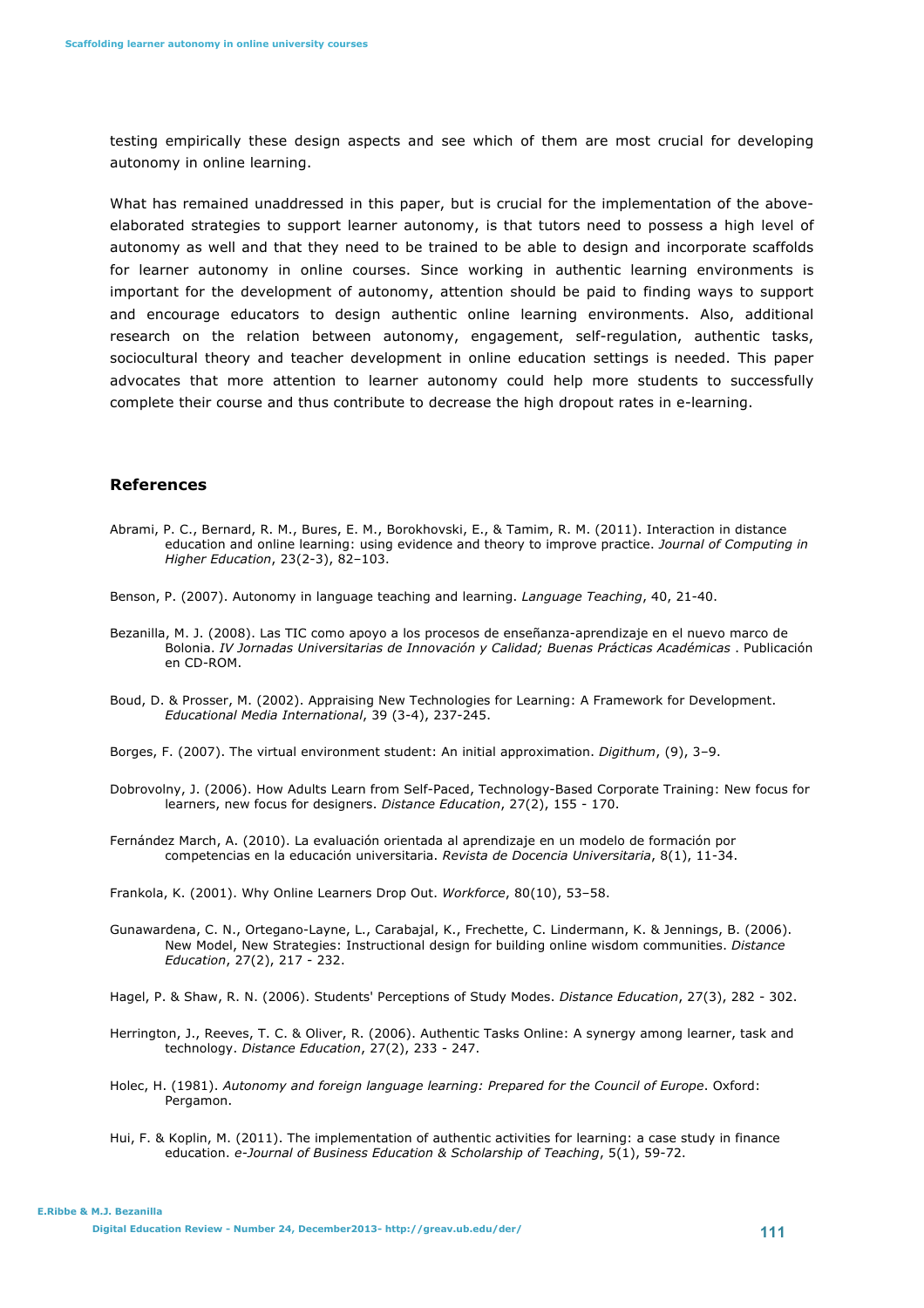- Koszalka, T. A. & Ganesan, R. (2004). Designing Online Courses: A taxonomy to guide strategic use of features available in course management systems (CMS) in distance education. *Distance Education*, 25(2), 243 - 256.
- Lee, Y., & Choi, J. (2011). A review of online course dropout research: implications for practice and future research. *Educational Technology Research and Development*, 59(5), 593–618.
- Lewis, T., & Vialleton, E. (2011). The notions of control and consciousness in learner autonomy and selfregulated learning: a comparison and critique. *Innovation in Language Learning and Teaching*, 5(2), 205–219.
- Little, D. (1995). Learning as dialogue: The dependence of learner autonomy on teacher autonomy. *System*, 23(2), 175–181.
- Little, D. (2004). Constructing a theory of learner autonomy: some steps along the way. In K. Mäkinen, P. Kaikkonen, & V. Kohonen (Eds.), *Future Perspectives in Foreign Language Education* (pp. 15–25). Oulu.
- Little, D. (20–2012, September 22). Two views of learner autonomy and their implications for applied linguistics research. XXXVII*. FAAPI Conference.* San Martin de los Andes.
- Ludwig-Hardman, S., & Dunlap, J. C. (2003). Learner Support Services for Online Students : Scaffolding for success. *International Review of Research in Open and Distance Learning*, 4(1), 1–15.
- Lynch, R. & Dembo, M. (2004). The Relationship between Self-Regulation and Online Learning in a Blended Learning Context. *International Review of Research in Open and Distance Learning*, 5(2), 1-16.
- McLoughlin, C. (2002). Learner Support in Distance and Networked Learning Environments: Ten Dimensions for Successful Design. *Distance Education*, (23)2, 149 - 162.
- Nicol, D. J., & Macfarlane-Dick, D. (2006). Formative assessment and self‐regulated learning: a model and seven principles of good feedback practice. *Studies in Higher Education*, 31(2), 199–218.
- Park, J.-H., & Choi, H. J. (2009). Factors Influencing Adult Learners' Decision to Drop Out or Persist in Online Learning. *Educational Technology & Society*, 12(4), 207–217.
- Parker, J., Maor, D. & Herrington, J. (2013). Authentic online learning: Aligning learner needs, pedagogy and technology. *Issues in Educational Research*, 23(2), 227-241.
- Paul, R. (1990). Towards a new measure of success: Developing independent learners. *Open Learning*, 5(1),  $31 - 38.$
- Shea, P. & Bidjerano, T. (2010). Learning presence: Towards a theory of self-efficacy, self-regulation, and the development of a community of inquiry in online and blended learmning environments. *Computers & Education*, 55, 1721-1731.
- Summer, T. (2010). Key Concept: Learner Autonomy. *profil Würzburger Zeitschrift für universitären Fremdsprachenunterricht*, (2), 7–10.
- Vonderwell, S., Liang, X. & Alderman, K. (2007). Asynchronous Discussions and Assessment in Online Learning. *Journal of Research on Technology in Education*, 39(3), 309-328.

Vygotsky, L. S. (1967). *Thought and language*. Cambridge, MA: MIT Press.

Vygotsky, L. S. (1978). *Mind in society*. Cambridge, MA: Harvard University Press.

White, C. (1995). Autonomy and strategy use in distance foreign language learning: research findings. *System*, 23(2), 207–221.